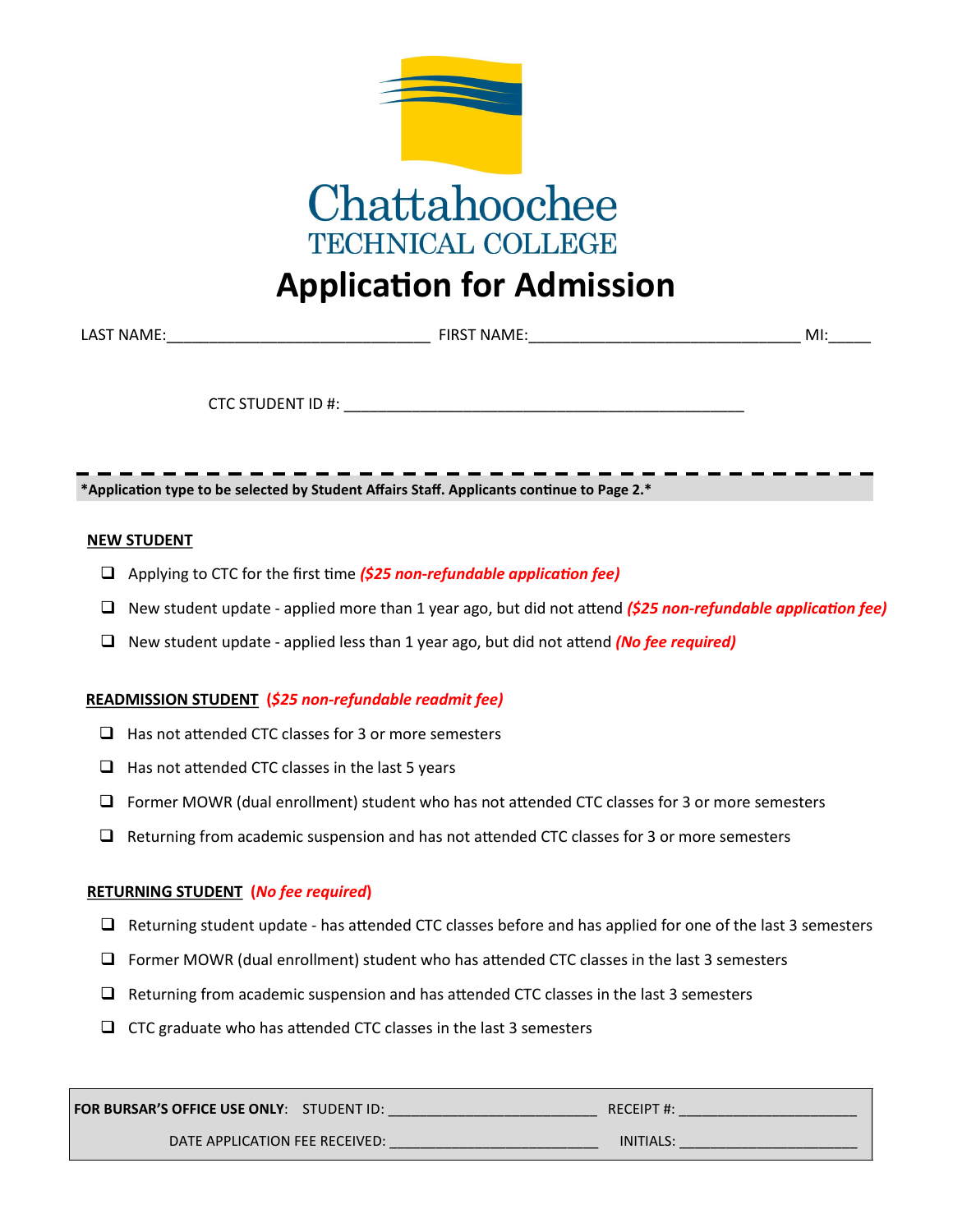| <b>SECTION 1 PERSONAL INFORMATION</b>                                                                                 |                                                                          |            |               |                   |             |                                                                                                                                                     |                  |              |            |            |              |
|-----------------------------------------------------------------------------------------------------------------------|--------------------------------------------------------------------------|------------|---------------|-------------------|-------------|-----------------------------------------------------------------------------------------------------------------------------------------------------|------------------|--------------|------------|------------|--------------|
| SOCIAL SECURITY NUMBER                                                                                                |                                                                          |            |               |                   |             | DATE OF BIRTH                                                                                                                                       |                  |              |            |            |              |
| <b>LAST NAME</b>                                                                                                      |                                                                          |            |               | <b>FIRST NAME</b> |             |                                                                                                                                                     | MIDDLE NAME      |              |            |            |              |
| PHONE NUMBER                                                                                                          |                                                                          |            |               |                   |             | ALL PREVIOUS NAMES USED                                                                                                                             |                  |              |            |            |              |
| EMAIL ADDRESS (This email is assumed to be secure; details regarding your application will be sent here.)             |                                                                          |            |               |                   |             |                                                                                                                                                     |                  |              |            |            |              |
| <b>MAILING ADDRESS</b>                                                                                                |                                                                          |            |               |                   | <b>CITY</b> |                                                                                                                                                     |                  | <b>STATE</b> |            | <b>ZIP</b> |              |
| <b>COUNTY (CHECK ONE):</b>                                                                                            |                                                                          |            |               |                   |             |                                                                                                                                                     |                  |              |            |            |              |
| $\Box$ BARTOW $\Box$ CHEROKEE $\Box$ COBB $\Box$ GILMER $\Box$ PAULDING $\Box$ PICKENS                                |                                                                          |            |               |                   |             | $\Box$ OTHER:                                                                                                                                       |                  |              |            |            |              |
| <b>SECTION 2 STATISTICAL DATA</b>                                                                                     |                                                                          |            |               |                   |             | THIS INFORMATION IS REQUIRED FOR PURPOSES OF REPORTING TO FEDERAL COMPLIANCE<br>AGENCIES ONLY AND WILL NOT BE USED IN DETERMINING ADMISSIONS STATUS |                  |              |            |            |              |
|                                                                                                                       |                                                                          |            |               |                   | RACE:       |                                                                                                                                                     |                  |              |            |            |              |
| GENDER:                                                                                                               | $\Box$ MALE                                                              |            | $\Box$ FEMALE |                   |             | $\Box$ AMERICAN INDIAN OR ALASKAN NATIVE (1)<br>$\Box$ ASIAN (2)                                                                                    |                  |              |            |            |              |
|                                                                                                                       |                                                                          |            |               |                   |             | $\Box$ BLACK OR AFRICAN AMERICAN (3)<br>$\Box$ NATIVE HAWAIIAN OR PACIFIC ISLANDER (4)                                                              |                  |              |            |            |              |
| ARE YOU HISPANIC OR LATINO?                                                                                           |                                                                          | $\Box$ YES | $\square$ NO  |                   |             | $\Box$ WHITE (5)                                                                                                                                    |                  |              |            |            |              |
| DID YOUR MOTHER GRADUATE FROM COLLEGE?                                                                                |                                                                          |            |               |                   | $\Box$ YES  | $\square$ NO                                                                                                                                        | <b>U</b> UNKNOWN |              |            |            |              |
| DID YOUR FATHER GRADUATE FROM COLLEGE?                                                                                |                                                                          |            |               |                   | $\Box$ YES  | $\square$ NO                                                                                                                                        | <b>U</b> UNKNOWN |              |            |            |              |
|                                                                                                                       |                                                                          |            |               |                   |             |                                                                                                                                                     |                  |              |            |            |              |
| <b>SECTION 3 MILITARY INFORMATION</b>                                                                                 |                                                                          |            |               |                   |             |                                                                                                                                                     |                  |              |            |            |              |
| ARE YOU CURRENTLY ACTIVE DUTY, A VETERAN, A MEMBER OF THE NATIONAL GUARD,<br>OR A RESERVIST IN THE U.S. ARMED FORCES? |                                                                          |            |               |                   |             |                                                                                                                                                     |                  |              | $\Box$ YES |            | $\square$ NO |
| IF YES, WHAT BRANCH?                                                                                                  |                                                                          |            |               |                   |             |                                                                                                                                                     |                  |              |            |            |              |
| $\square$ MAA                                                                                                         | MILITARY ACTIVE ARMY                                                     |            |               |                   |             |                                                                                                                                                     |                  |              |            |            |              |
| $\square$ MAC<br>$\Box$ MAF                                                                                           | MILITARY ACTIVE COAST GUARD<br>MILITARY ACTIVE AIR FORCE                 |            |               |                   |             |                                                                                                                                                     |                  |              |            |            |              |
| $\Box$ MAM                                                                                                            | MILITARY ACTIVE MARINE                                                   |            |               |                   |             |                                                                                                                                                     |                  |              |            |            |              |
| $\Box$ MAN                                                                                                            | MILITARY ACTIVE NAVY                                                     |            |               |                   |             |                                                                                                                                                     |                  |              |            |            |              |
| $\square$ MG<br>$\square$ MR                                                                                          | <b>MILITARY NATIONAL GUARD</b><br>MILITARY RESERVIST                     |            |               |                   |             |                                                                                                                                                     |                  |              |            |            |              |
| $\square$ MV                                                                                                          | MILITARY VETERAN                                                         |            |               |                   |             |                                                                                                                                                     |                  |              |            |            |              |
| ARE YOU A DEPENDENT/SPOUSE OF AN ACTIVE DUTY, A VETERAN, A MEMBER OF THE                                              |                                                                          |            |               |                   |             |                                                                                                                                                     |                  |              | $\Box$ YES |            | $\square$ NO |
| NATIONAL GUARD, OR A RESERVIST IN THE U.S. ARMED FORCES?                                                              |                                                                          |            |               |                   |             |                                                                                                                                                     |                  |              |            |            |              |
| IF YES, WHAT BRANCH?                                                                                                  |                                                                          |            |               |                   |             |                                                                                                                                                     |                  |              |            |            |              |
| $\Box$ RAA                                                                                                            | DEPENDENT/SPOUSE ACTIVE ARMY                                             |            |               |                   |             |                                                                                                                                                     |                  |              |            |            |              |
| $\Box$ RAC<br>$\Box$ RAFF                                                                                             | DEPENDENT/SPOUSE ACTIVE COAST GUARD<br>DEPENDENT/SPOUSE ACTIVE AIR FORCE |            |               |                   |             |                                                                                                                                                     |                  |              |            |            |              |
| $\Box$ RAM                                                                                                            | DEPENDENT/SPOUSE ACTIVE MARINE                                           |            |               |                   |             |                                                                                                                                                     |                  |              |            |            |              |
| $\Box$ RAN                                                                                                            | DEPENDENT/SPOUSE ACTIVE NAVY                                             |            |               |                   |             |                                                                                                                                                     |                  |              |            |            |              |
| $\Box$ RG                                                                                                             | DEPENDENT/SPOUSE NATIONAL GUARD                                          |            |               |                   |             |                                                                                                                                                     |                  |              |            |            |              |
| $\Box$ RR<br>$\Box$ RV                                                                                                | DEPENDENT/SPOUSE RESERVIST<br>DEPENDENT/SPOUSE VETERAN                   |            |               |                   |             |                                                                                                                                                     |                  |              |            |            |              |
|                                                                                                                       |                                                                          |            |               |                   |             |                                                                                                                                                     |                  |              |            |            |              |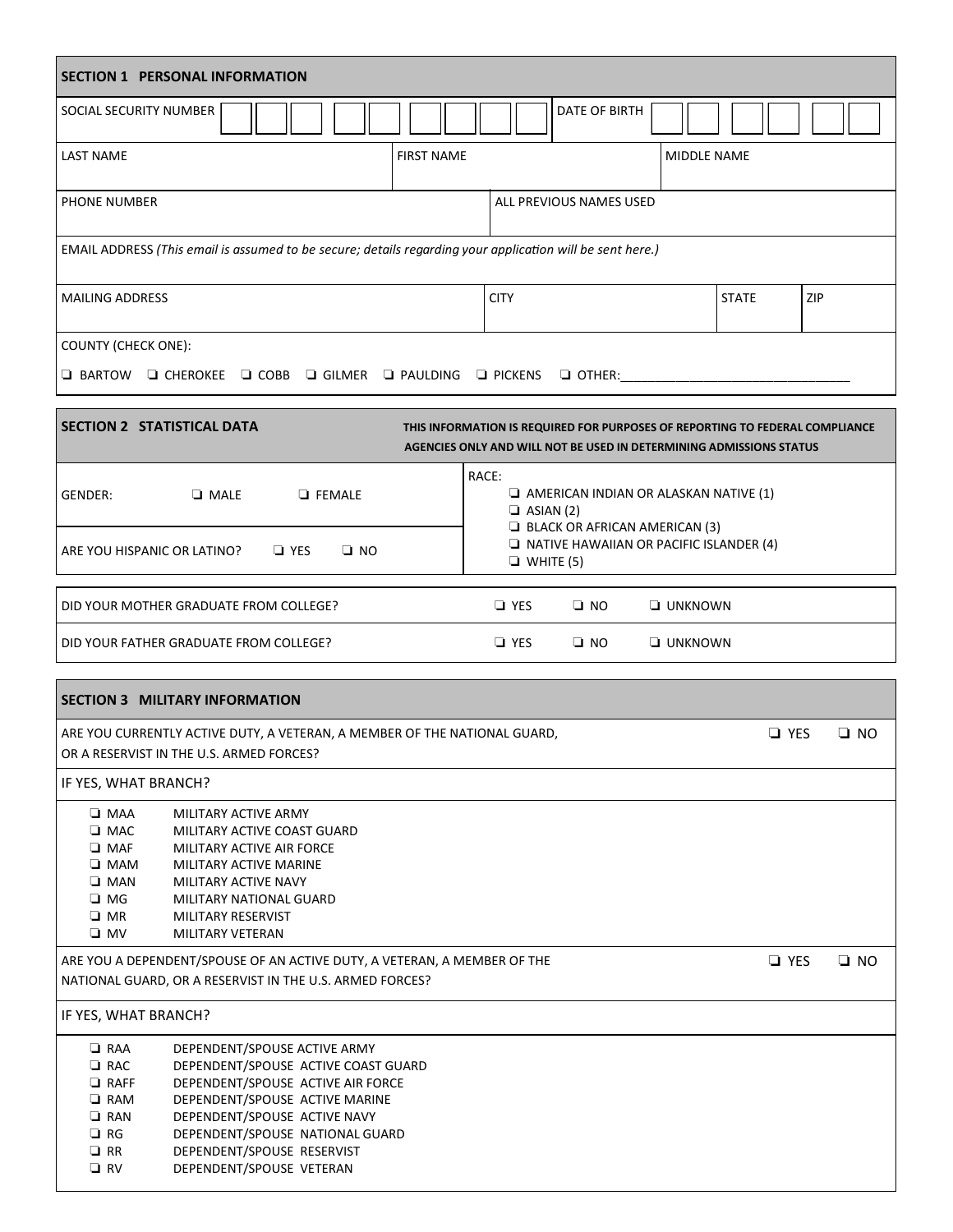| NAME:                                                                                                                                                                                                                                                                                                                                                                                                                                                                                                                                                                                                                                                                                                                                                                                                                | SS#:                                                                                                                                                                                                                                                                                                                                                                                                                    |              |
|----------------------------------------------------------------------------------------------------------------------------------------------------------------------------------------------------------------------------------------------------------------------------------------------------------------------------------------------------------------------------------------------------------------------------------------------------------------------------------------------------------------------------------------------------------------------------------------------------------------------------------------------------------------------------------------------------------------------------------------------------------------------------------------------------------------------|-------------------------------------------------------------------------------------------------------------------------------------------------------------------------------------------------------------------------------------------------------------------------------------------------------------------------------------------------------------------------------------------------------------------------|--------------|
| SECTION 4A RESIDENCY INFORMATION                                                                                                                                                                                                                                                                                                                                                                                                                                                                                                                                                                                                                                                                                                                                                                                     |                                                                                                                                                                                                                                                                                                                                                                                                                         |              |
| $\square$ NO<br>ARE YOU A U.S. CITIZEN?<br>$\Box$ YES                                                                                                                                                                                                                                                                                                                                                                                                                                                                                                                                                                                                                                                                                                                                                                | IF YES, PLEASE GO TO SECTION 4B                                                                                                                                                                                                                                                                                                                                                                                         |              |
| IF NO, ARE YOU A PERMANENT RESIDENT? J YES<br>$\square$ NO                                                                                                                                                                                                                                                                                                                                                                                                                                                                                                                                                                                                                                                                                                                                                           | IF YES, WHAT IS YOUR COUNTRY OF CITIZENSHIP?                                                                                                                                                                                                                                                                                                                                                                            |              |
| NOTE: PERMANENT RESIDENT CARD MUST BE PRESENTED FOR IN-STATE OR OUT-OF-STATE TUITION CONSIDERATION                                                                                                                                                                                                                                                                                                                                                                                                                                                                                                                                                                                                                                                                                                                   |                                                                                                                                                                                                                                                                                                                                                                                                                         |              |
|                                                                                                                                                                                                                                                                                                                                                                                                                                                                                                                                                                                                                                                                                                                                                                                                                      | IF YOU ARE NOT A U.S. CITIZEN OR PERMANENT RESIDENT, PLEASE ANSWER THE FOLLOWING QUESTIONS:                                                                                                                                                                                                                                                                                                                             |              |
| WHAT IS YOUR CURRENT VISA STATUS?                                                                                                                                                                                                                                                                                                                                                                                                                                                                                                                                                                                                                                                                                                                                                                                    | DO YOU NEED AN F OR M STUDENT VISA? LI YES                                                                                                                                                                                                                                                                                                                                                                              | $\square$ NO |
| WHAT IS YOUR COUNTRY OF CITIZENSHIP?                                                                                                                                                                                                                                                                                                                                                                                                                                                                                                                                                                                                                                                                                                                                                                                 | WHAT IS YOUR COUNTRY OF BIRTH?                                                                                                                                                                                                                                                                                                                                                                                          |              |
| SECTION 4B RESIDENCY INFORMATION                                                                                                                                                                                                                                                                                                                                                                                                                                                                                                                                                                                                                                                                                                                                                                                     |                                                                                                                                                                                                                                                                                                                                                                                                                         |              |
| NOTE: THIS WILL BE USED TO DETERMINE TUITION RATES AND FINANCIAL AID ELIGIBILITY. FAILURE TO PROVIDE ACCURATE VALID<br>INFORMATION MAY IMPACT TUITION.<br>$\Box$ I AM 24 YEARS OLD OR OLDER<br>1. HAVE YOU LIVED IN THE STATE OF GEORGIA FOR THE LAST 12 CONSECUTIVE MONTHS? □ YES □ NO<br>$\Box$ I AM UNDER 24 YEARS OLD AND MY PARENTS/GUARDIAN CLAIMED ME ON THEIR MOST RECENT TAX RETURN<br>1. WHAT IS YOUR PARENT/GUARDIAN'S LEGAL STATE OF RESIDENCE?<br>2. HOW LONG HAVE THEY CONTINUOUSLY LIVED IN THE STATE LISTED?<br>$\Box$ I AM UNDER 24 AND NO ONE CLAIMED ME ON THEIR MOST RECENT TAX RETURN<br>1. HAVE YOU LIVED IN THE STATE OF GEORGIA FOR THE LAST 12 CONSECUTIVE MONTHS? □ YES □ NO<br>SECTION 4C RESIDENCY INFORMATION<br>DO YOU WANT TO BE CONSIDERED FOR IN-STATE TUITION IF YOU ARE ELIGIBLE? | YEARS MONTHS<br>$\square$ NO<br>$\Box$ YES<br>IF YES, ADDITITONAL DOCUMENTATION WILL<br>BE REQUIRED.                                                                                                                                                                                                                                                                                                                    |              |
| <b>SECTION 5 PROGRAM INFORMATION</b>                                                                                                                                                                                                                                                                                                                                                                                                                                                                                                                                                                                                                                                                                                                                                                                 |                                                                                                                                                                                                                                                                                                                                                                                                                         |              |
| PROGRAM OF STUDY:<br>$\Box$ DEGREE<br>$\Box$ DIPLOMA<br><b>Q</b> CERTIFICATE<br>SPECIALIZATION OR HEALTH SCIENCE PROGRAM DESIRED:                                                                                                                                                                                                                                                                                                                                                                                                                                                                                                                                                                                                                                                                                    | TERM:<br><b>ENTERING STATUS:</b><br><b>Q</b> SUMMER<br><b>BEGINNING</b><br>❏<br><b>SEMESTER</b><br>❏<br><b>TRANSFER</b><br>$\Box$ FALL<br>❏<br><b>RETURNING</b><br><b>SEMESTER</b><br>❏<br>HIGH SCHOOL<br>$\Box$ SPRING<br>⊔<br>TRANSIENT (YOUR PROGRAM OF STUDY<br><b>SEMESTER</b><br>WILL BE LISTED AS TRANSIENT)<br>❏<br>NON-DEGREE SEEKING (YOUR PROGRAM<br>YEAR:<br>OF STUDY WILL BE LISTED AS NON-DEGREE SEEKING) |              |